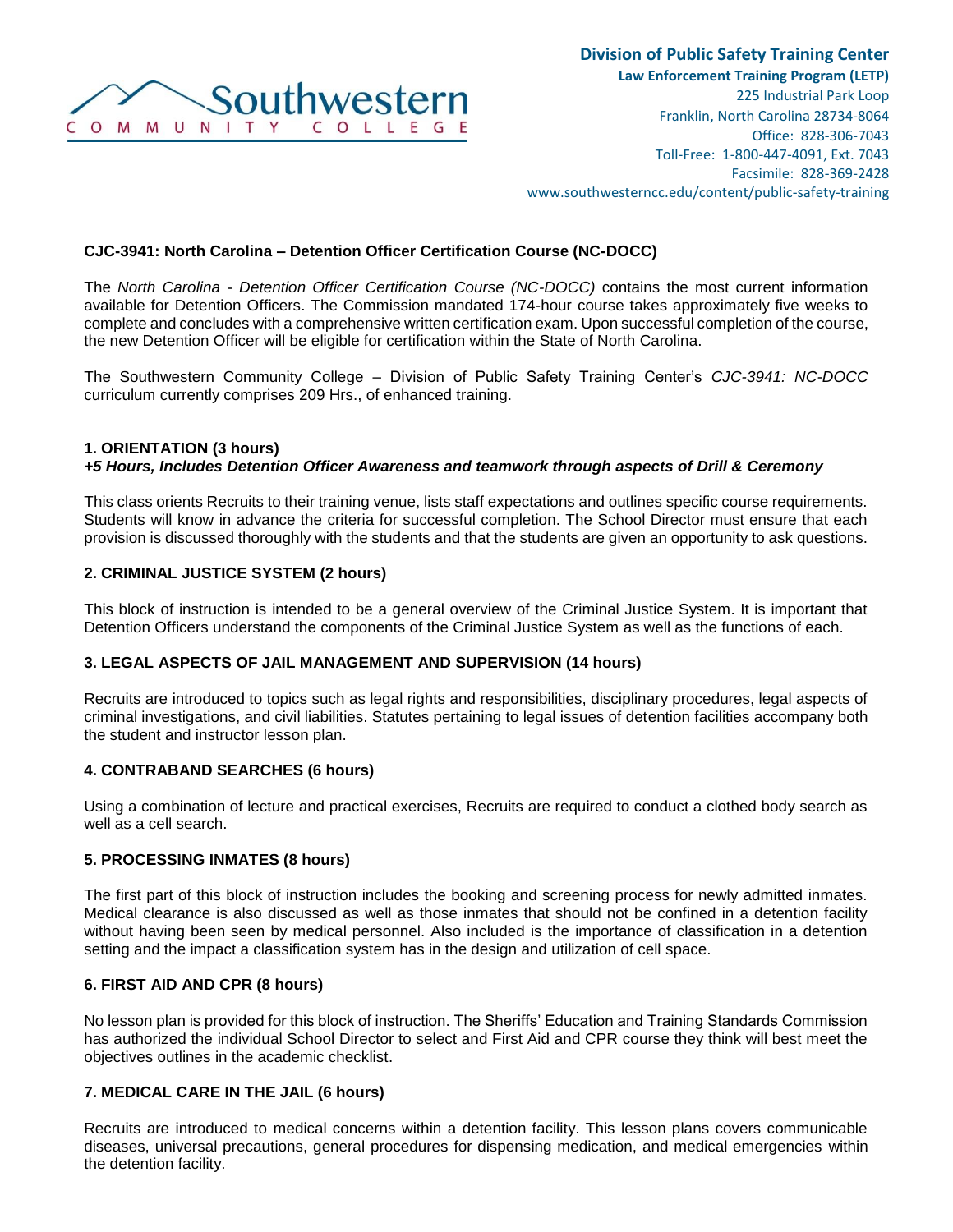# **8. PATROL AND SECURITY FUNCTIONS OF THE JAIL (5 hours)**

Internal operations in the detention facility are the main emphasis of this lesson plan. The components addressed are:

- Institutional security
- Emergency preparedness
- Facility inspection
- Programs and recreation
- Visitation

## **9. KEY AND TOOL CONTROL (2 hours)**

This entire block is directed to the importance of operational security, issuing and controlling tools and keys in a detention facility.

## **10. SUPERVISION AND MANAGEMENT OF INMATES (5 hours)**

Recruits review principles of supervision and management of inmates as well as the various roles of a Detention Officer. There is a section on values, attitudes, ethics, and interpersonal communication skills.

## **11. SUICIDES AND CRISIS MANAGEMENT (5 hours)**

This block of instruction deals with the symptomology of suicides, screening procedures, as well as, crises intervention. Recruits are introduced to the background, statistics and operational strategies regarding the potential of suicides within detention facilities.

## **12. INTRODUCTION TO RULES AND REGULATIONS GOVERNING JAILS (2 hours)**

Recruits are introduced to the rules and regulations governing the operation of the detention facilities in North Carolina.

## **13. STRESS (3 hours)**

Recruits will receive information to increase their awareness of job stress - psychologically, emotionally, and interpersonally.

## **14. INVESTIGATIVE PROCESS IN THE JAIL (8 hours)**

Using a combination of lecture and practical exercises, Recruits are presented with three essential themes: investigating a crime, writing a report and testifying in court. Recruits will enter an identified crime scene and document their actions and findings. Recruits will generate a report based on their initial notations and be able to testify in court based on their original report.

#### **15. SUBJECT CONTROL TECHNIQUES (32 hours)**  *+16 Includes enhanced certifications, skill refinement & application*

This lesson employs pressure point methods of control, gross motor counter measures, and handcuffing applications to increase Detention Officer awareness, safety and effectiveness. Recruits receive training in the reasonable application of control techniques.

## **16. ASPECTS OF MENTAL ILLNESS (6 hours)**

This block presents an overview of mental illness and mental retardation and methods to effectively assist the individual.